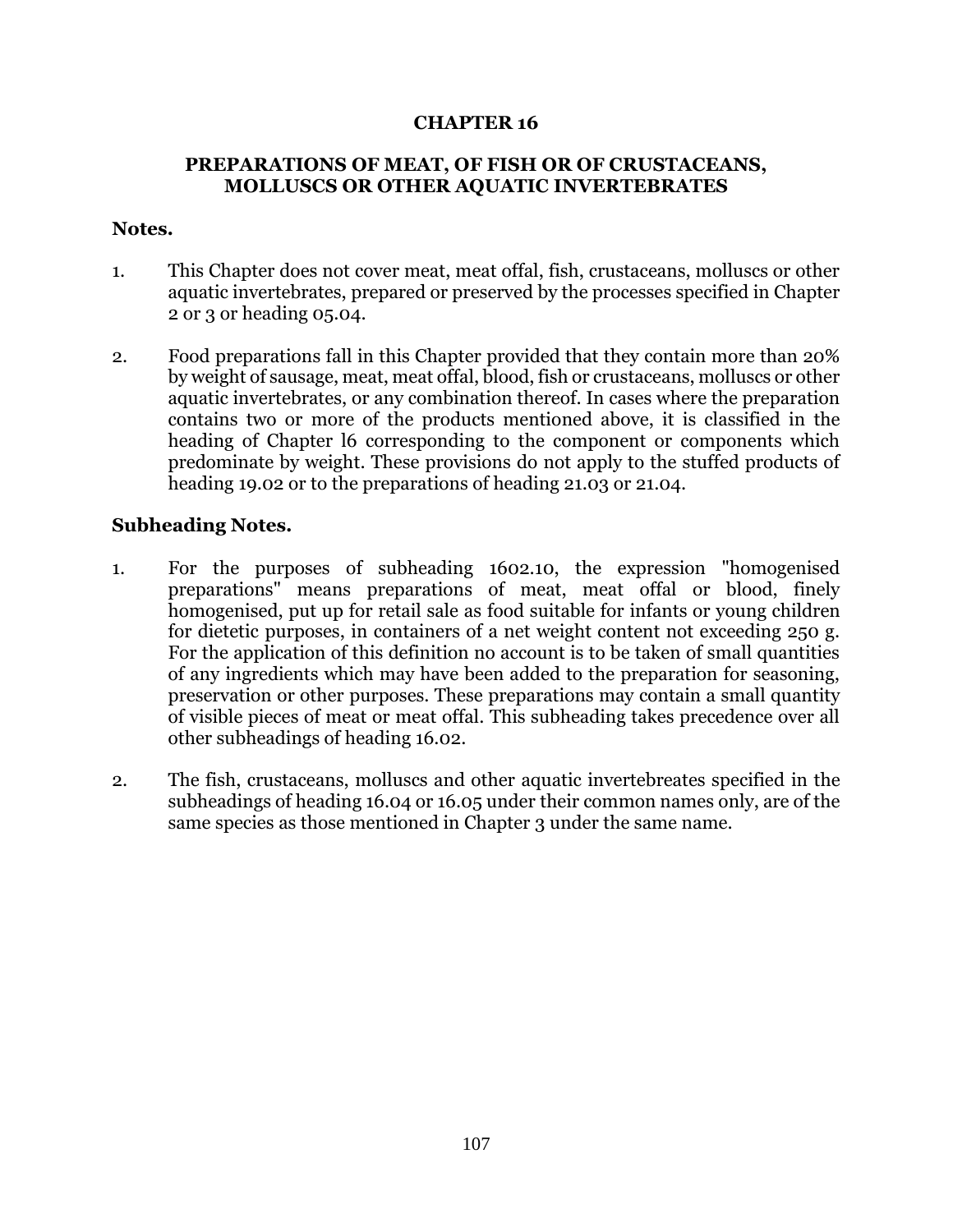| <b>HS</b> | <b>CET</b> | PR1 | <b>DESCRIPTION OF GOODS</b>                                                                                   | <b>DUTY</b><br><b>RATE</b> | <b>UNIT</b>     | <b>SITC</b><br><b>REV4</b> |
|-----------|------------|-----|---------------------------------------------------------------------------------------------------------------|----------------------------|-----------------|----------------------------|
| 1601.00   |            |     | Sausages and similar products, of meat,<br>meat offal or blood; food preparations<br>based on these products. |                            |                 |                            |
| 1601.00   | 10         |     | - - - Chicken sausages, canned                                                                                | 20%                        | kg              | 017.21                     |
| 1601.00   | 20         |     | --- Other chicken sausages                                                                                    | 20%                        | kg              | 017.22                     |
| 1601.00   | 30         |     | - - - Salami sausages                                                                                         | 20%                        | kg              | 017.23                     |
| 1601.00   | 40         |     | - - - Other sausages, canned                                                                                  | 20%                        | kg              | 017.24                     |
| 1601.00   | 90         |     | $--$ Other                                                                                                    | 20%                        | kg              | 017.29                     |
| 16.02     |            |     | Other prepared or preserved meat, meat<br>offal or blood.                                                     |                            |                 |                            |
| 1602.10   | $00\,$     |     | - Homogenised preparations:                                                                                   |                            |                 |                            |
| 1602.10   | 20         |     | --- Preparations for infant use, as defined in<br>Subheading Note 1 to this Chapter                           | 10%                        | kg              | 098.112                    |
| 1602.10   | 90         |     | --- Other, as defined in Subheading Note 1 to<br>this Chapter                                                 | 15%                        | kg              | 098.119                    |
| 1602.20   | 00         |     | - Of liver of any animal                                                                                      | 20%                        | kg              | 017.3                      |
| 1602.30   |            |     | - Of poultry of heading 01.05:                                                                                |                            |                 |                            |
| 1602.31   | 00         |     | - - Of turkeys                                                                                                | 20%                        | kg              |                            |
| 1602.32   | 00         |     | - - Of fowls:                                                                                                 |                            |                 |                            |
| 1602.32   | 10         |     | --- Homogenised preparations for use in the<br>production of chicken sausages                                 | Free                       | kg              |                            |
| 1602.32   | 90         |     | $--$ Other                                                                                                    | 20%                        | kg              | 098.119                    |
| 1602.39   | $00\,$     |     | - - Other                                                                                                     | 20%                        | $\mathrm{kg}$   | 017.49                     |
| 1602.40   | 00         |     | - Of swine:                                                                                                   |                            |                 |                            |
| 1602.41   | 00         |     | - - Hams and cuts thereof                                                                                     | 20%                        | kg              | 017.51                     |
| 1602.42   | 00         |     | - - Shoulders and cuts thereof                                                                                | 20%                        | kg              | 017.52                     |
| 1602.49   | $00\,$     |     | - - Other, including mixtures:                                                                                |                            |                 |                            |
| 1602.49   | 10         |     | --- Luncheon meat                                                                                             | 20%                        | kg              | 017.53                     |
| 1602.49   | 90         |     | $--$ Other                                                                                                    | 20%                        | kg              | 017.59                     |
| 1602.50   | 00         |     | - Of bovine animals:                                                                                          |                            |                 |                            |
| 1602.50   | 10         |     | --- Canned corned beef                                                                                        | 5%                         | kg <sub>2</sub> | 017.61                     |
| 1602.50   | 90         |     | $--$ Other                                                                                                    | 20%                        | kg              | 017.69                     |
| 1602.90   | $00\,$     |     | - Other, including preparations of blood of any<br>animal:                                                    |                            |                 |                            |
| 1602.90   | 10         |     | - - - Corned mutton                                                                                           | 5%                         | kg              | 017.91                     |
| 1602.90   | 90         |     | $--$ Other                                                                                                    | 20%                        | kg              | 017.99                     |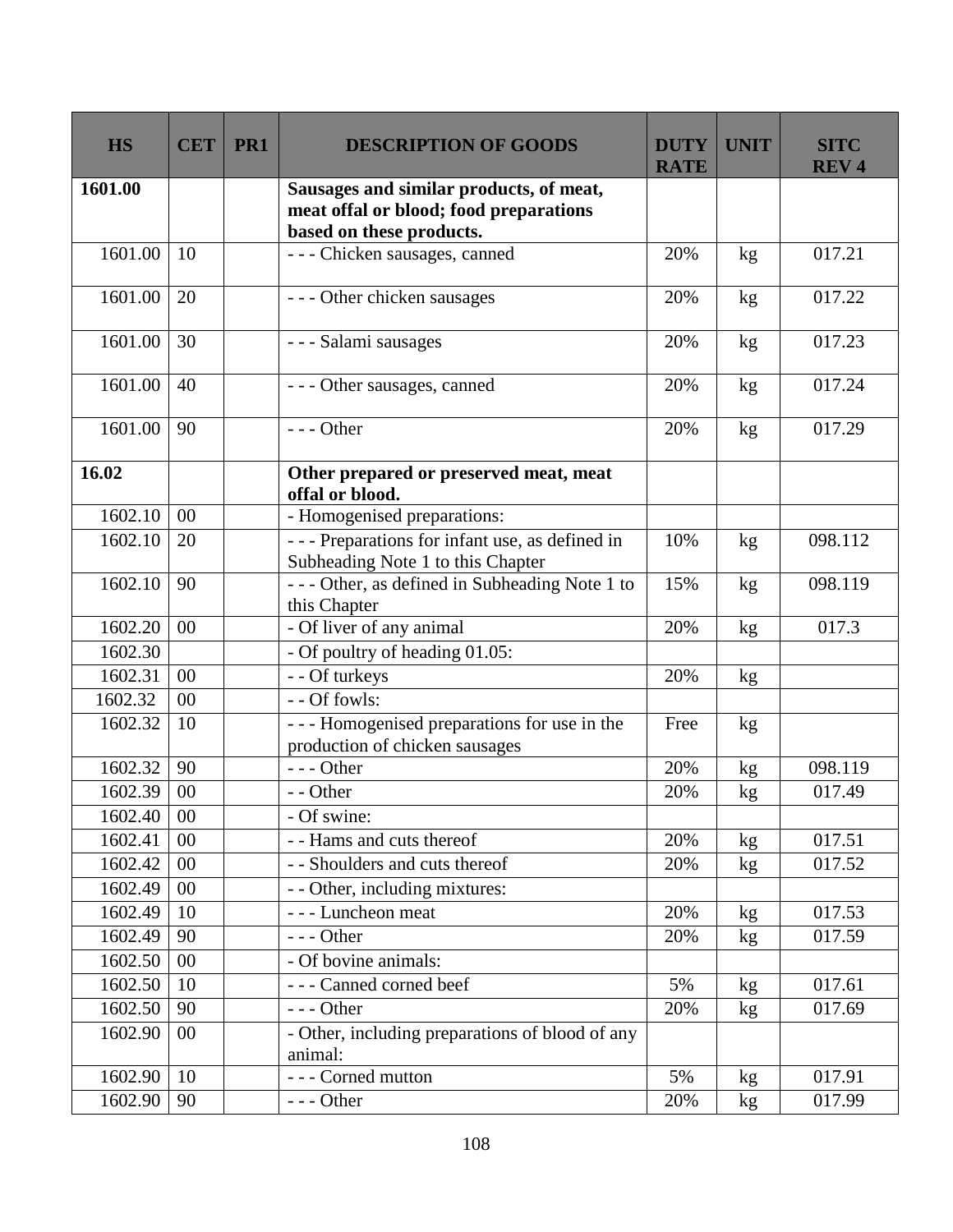| <b>HS</b> | <b>CET</b> | PR1 | <b>DESCRIPTION OF GOODS</b>                                                                      | <b>DUTY</b><br><b>RATE</b> | <b>UNIT</b>   | <b>SITC</b><br><b>REV4</b> |
|-----------|------------|-----|--------------------------------------------------------------------------------------------------|----------------------------|---------------|----------------------------|
| 1603.00   | 00         |     | Extracts and juices of meat, fish or<br>crustaceans, molluscs or other aquatic<br>invertebrates. | 5%                         | $\mathbf{kg}$ | 017.1                      |
| 16.04     |            |     | Prepared or preserved fish; caviar and<br>caviar substitutes prepared from fish eggs.            |                            |               |                            |
| 1604.10   |            |     | - Fish, whole or in pieces, but not minced:                                                      |                            |               |                            |
| 1604.11   | 00         |     | - - Salmon                                                                                       | 20%                        | kg            | 037.11                     |
| 1604.12   | 00         |     | - - Herring                                                                                      | 5%                         | kg            | 037.121                    |
| 1604.13   | 00         |     | - - Sardines, sardinella and brisling or sprats:                                                 |                            |               |                            |
| 1604.13   | 10         |     | - - - Sardines                                                                                   | 5%                         | kg            | 037.122                    |
| 1604.13   | 20         |     | --- Sardinella and brisling or sprats                                                            | 20%                        | kg            | 037.123                    |
| 1604.14   | 00         |     | - - Tunas, skipjack and bonito (Sarda spp.):                                                     |                            |               |                            |
| 1604.14   | 10         |     | $--$ Tunas                                                                                       | 5%                         | kg            | 037.131                    |
| 1604.14   | 20         |     | - - - Skipjack and bonito                                                                        | 20%                        | kg            | 037.132                    |
| 1604.15   | 00         |     | - - Mackerel                                                                                     | 5%                         | kg            | 037.14                     |
| 1604.16   | 00         |     | - - Anchovies                                                                                    | 20%                        | kg            | 037.151                    |
| 1604.17   | 00         |     | $-$ Eels                                                                                         | 20%                        | kg            | 037.16                     |
| 1604.18   | 00         |     | - - Shark Fins                                                                                   | 20%                        | kg            |                            |
| 1604.19   | 00         |     | - - Other                                                                                        | 20%                        | kg            | 037.159                    |
| 1604.20   | 00         |     | - Other prepared or preserved fish                                                               | 20%                        | kg            | 037.16                     |
| 1604.30   |            |     | - Caviar and caviar substitutes:                                                                 |                            |               |                            |
| 1604.31   | 00         |     | - - Caviar                                                                                       | 20%                        | kg            | 037.171                    |
| 1604.32   | $00\,$     |     | - - Caviar substitutes                                                                           | 20%                        | kg            | 037.172                    |
| 16.05     |            |     | Crustaceans, molluscs and other aquatic<br>invertebrates, prepared or preserved.                 |                            |               |                            |
| 1605.10   | 00         |     | - Crab                                                                                           | 20%                        | kg            | 037.211                    |
| 1605.20   |            |     | - Shrimps and prawns:                                                                            |                            |               |                            |
| 1605.21   | $00\,$     |     | - - Not in airtight container                                                                    | 20%                        | kg            | 037.212                    |
| 1605.29   | 00         |     | - - Other                                                                                        | 20%                        | kg            | 037.212                    |
| 1605.30   | 00         |     | - Lobster                                                                                        | 20%                        | kg            | 037.213                    |
| 1605.40   | 00         |     | - Other crustaceans                                                                              | 20%                        | kg            | 037.214                    |
| 1605.50   | $00\,$     |     | - Molluscs:                                                                                      |                            |               |                            |
| 1605.51   | 00         |     | - - Oysters                                                                                      | 20%                        | kg            | 037.22                     |
| 1605.52   | 00         |     | - - Scallops, including queen scallops                                                           | 20%                        | kg            | 037.22                     |
| 1605.53   | $00\,$     |     | - - Mussels                                                                                      | 20%                        | kg            | 037.22                     |